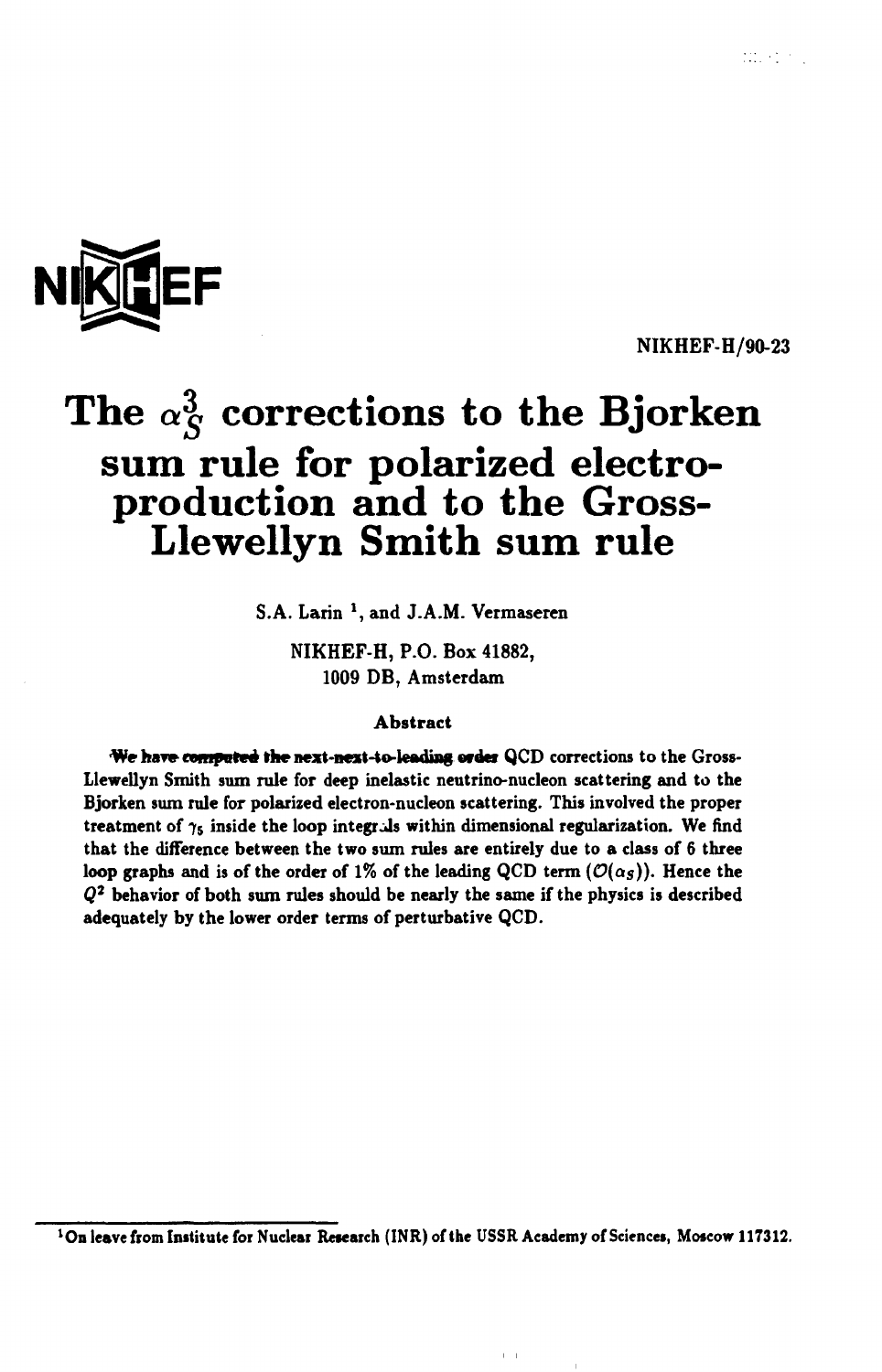

**NIKHEF-H/90-23** 

# The  $\alpha_S^3$  corrections to the Bjorken **sum rule for polarized electroproduction and to the Gross-**Llewellyn Smith sum rule

**S.A. Larin 1 , and J.A.M. Vermaseren** 

**NIKHEF-H, P.O. Box 41882, 1009 DB, Amsterdam** 

### **Abstract**

**We have computed the next-next-to-leading order QCD corrections to the Gross-Llewellyn Smith stun rule for deep inelastic neutrino-nucleon scattering and to the Bjorken sum rule for polarized electron-nucleon scattering. This involved the proper**  treatment of  $\gamma_5$  inside the loop integrals within dimensional regularization. We find **that the difference between the two sum rules are entirely due to a class of 6 three**  loop graphs and is of the order of 1% of the leading QCD term  $(\mathcal{O}(\alpha_S))$ . Hence the *Q 2*  **behavior of both sum rules should be nearly the same if the physics is described adequately by the lower order terms of perturbative QCD.** 

**<sup>&#</sup>x27;On leave from Institute for Nuclear Research (INR) of the USSR Academy of Sciences, Moscow 117312.**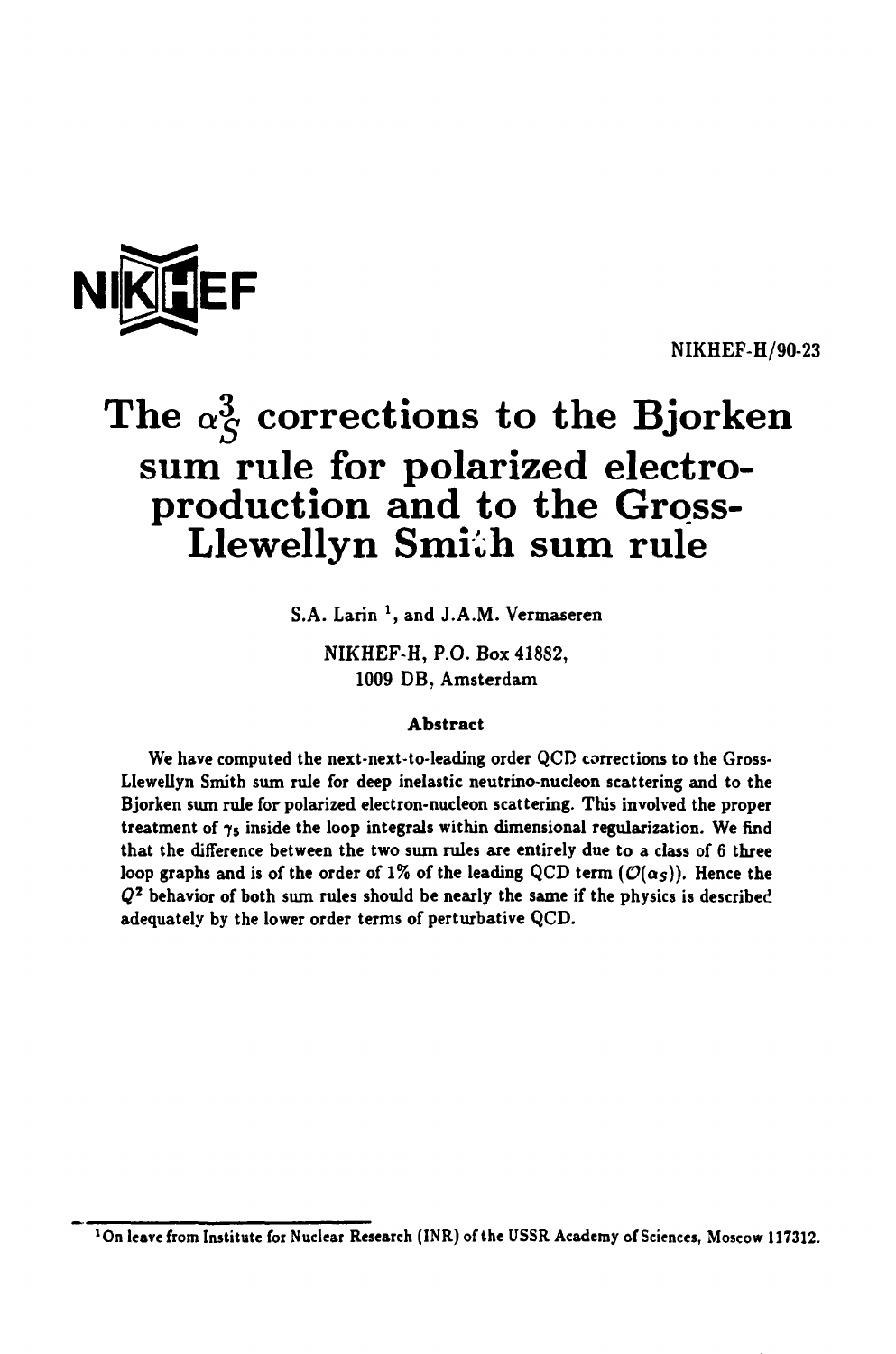**One of the most important experimental tests of perturbative QCD is the test of universality of**  $\Lambda_{QCD}$ . This universality implies that the value of  $\Lambda_{QCD}$  extracted from the **fits of different physical processes should be the same. From the experimental side this test needs of course a large amount of precise data at high energies which are assumed to be dominated by perturbative QCD. From the theoretical side we need at least three leading perturbative terms in the strong coupling constant** *as* **for each process to ensure a reliable extraction of A. We need at least three powers because first of all the truncated perturbative series depends on the renormalization scheme. The leading term (normally**   $\mathcal{O}(\alpha_s)$ ) is absolutely insufficient for extracting  $\Lambda$  since only the next-to-leading term fixes **A properly for the given scheme. Because the perturbative series is an asymptotic series we can only hope that the error of the truncated QCD series is determined by the first discarded (or last included) term. Hence the next-next-to-leading term should be assumed to estimate the theoretical uncertainty of the prediction.** 

**In the present paper we obtain the next-next-to-leading (three loop) corrections to the Bjorken sum rule for polarized deep inelastic electroproduction [l] and to the Gross-Llewellyn Smith sum rule for deep inelastic neutrino-nucleon scattering [2]. The leading**   $\mathcal{O}(\alpha_s)$  correction to the Gross-Llewellyn Smith sum rule was calculated in [3], while the same was done for the polarized Bjorken sum rule in [4]. The next-to-leading  $\mathcal{O}(\alpha_S^2)$ **corrections to both sum rules were obtained in [5]. Higher twist contributions were studied in [6].** 

**First let us consider the Gross-Llewellyn Smith sum rule. Deep inelastic processes a review of the the status of perturbative QCD for these processes is given in [7]- for unpolarized scattering are described by the hadronic tensor** 

$$
W_{\mu\nu}(p,q) = \int d^4z \ e^{iqz} < p | J^+_{\mu}(z)J_{\nu}(0) | p >
$$
  
=  $(-g_{\mu\nu} + \frac{q_{\mu}q_{\nu}}{q^2})F_1(x,Q^2) + (p_{\mu} - \frac{p \cdot q}{q^2}q_{\mu})(p_{\nu} - \frac{p \cdot q}{q^2}q_{\nu}) \frac{1}{\nu}F_2(x,Q^2)$   
 $-i\varepsilon_{\mu\nu\kappa\lambda}p^{\kappa}q^{\lambda} \frac{1}{\nu}F_3(x,Q^2)$  (1)

where  $J_{\mu}$  is the weak (or electromagnetic) quark current,  $Q^2 = -q^2$ ,  $\nu = p \cdot q$ ,  $x = \frac{Q^2}{2R^2}$  and  $|p>$  is the hadron state (spin averaging is assumed here). The parton model predicts the sum rules for neutrino-nucleon scattering  $[8]$   $[2]$  which receive  $\alpha_S$  corrections in QCD:

$$
\int_0^1 dx (F_1^{\nu p}(x,Q^2) - F_1^{\nu p}(x,Q^2)) = 1 \qquad (2)
$$

$$
\int_0^1 dx (F_3^{\rho p}(x,Q^2) + F_3^{\nu p}(x,Q^2)) = 6 \qquad (3)
$$

The  $\mathcal{O}(\alpha_S^3)$  correction to the Bjorken sum rule for neutrino-nucleon scattering (eq. 2) has been calculated in [9]. Here we will obtain the  $\mathcal{O}(\alpha_S^3)$  correction to the Gross-Llewellyn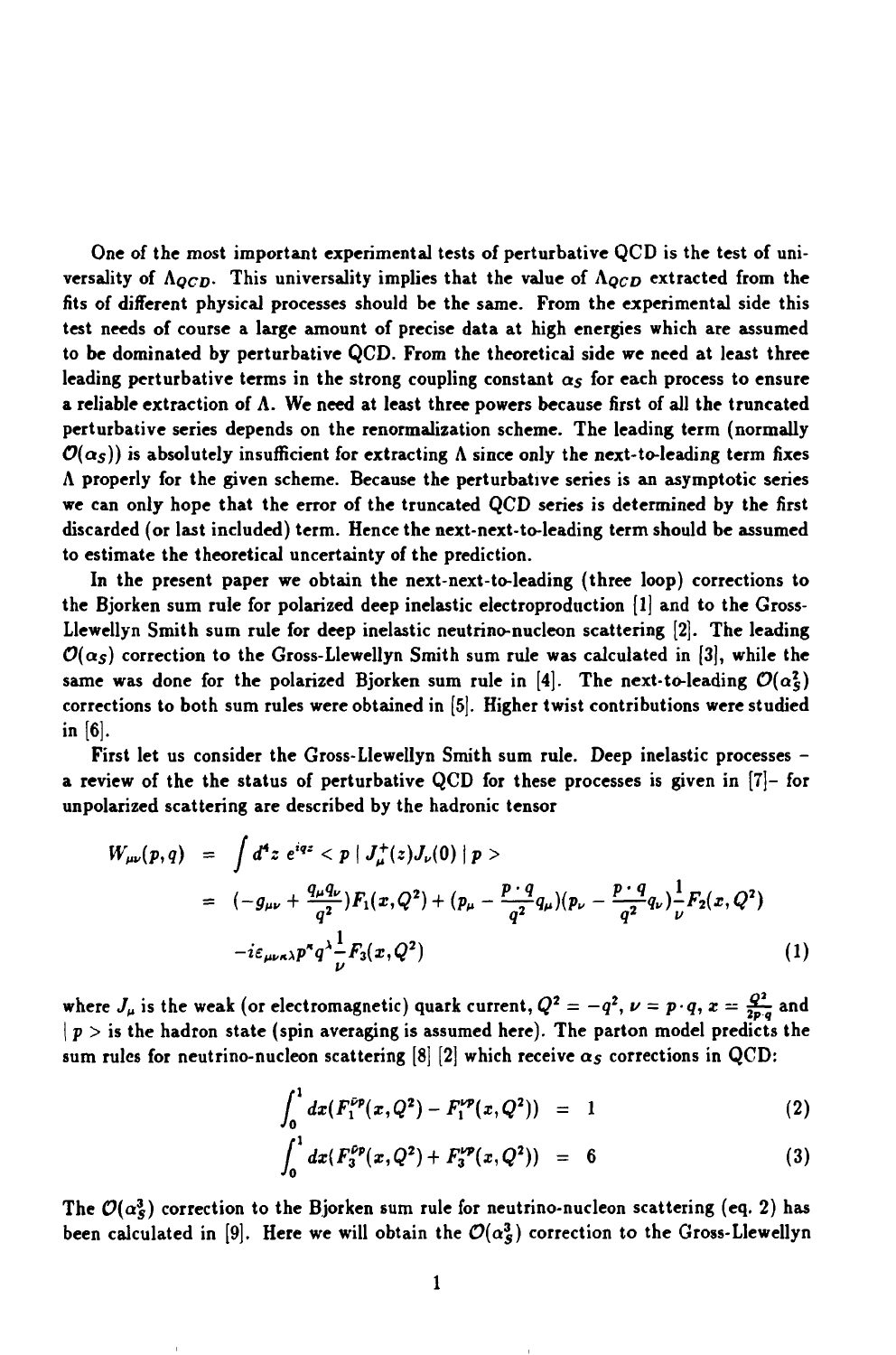**Smith sum rule (eq. 3). We will only consider the leading twist approximation, assuming the quarks to be massless.** 

In QCD the first moment (eq. 3) of the isospin singlet structure function  $F_3^{p+p+p}$  is proportional to the coefficient function  $C^{(V)}$  of the flavor singlet vector current in the **following short-distance OPE (operator product expansion):** 

$$
i\int dz\ e^{iqz}T\{A_\mu^a(z)V_\nu^b(0)\}\quad^{Q^2\to\infty}\quad\delta^{ab}\epsilon_{\mu\nu\kappa\lambda}\frac{q_\lambda}{q^2}C^{(V)}(\frac{\mu^2}{Q^2},\alpha_S)V_\kappa(0)+\ldots\qquad(4)
$$

where  $V_x = \bar{\psi} \gamma_x \psi$  is a flavor singlet quark current,  $V_u^a = \bar{\psi} \gamma_\mu t^a \psi$  and  $A_u^a = \bar{\psi} \gamma_\mu \gamma_5 t^a \psi$  are vector and axial vector nonsinglet quark currents, the t<sup>a</sup> being generators of the flavor **group SU(f). The axial and vector parts of the charged weak current can be restored from**   $A^a_\mu$  and  $V^b_\nu$  by proper projections in the flavor indices *a* and *b*.

**To obtain** *C^* **we use the method of [10] which reduces the calculation of coefficient functions of OPE's to the calculation of diagrams of the propagator type only. This method relies heavily on the use of dimensional regularization [ll] and the minimal subtraction scheme [12]. The method gives** 

$$
\delta^{ab}\varepsilon_{\mu\nu\kappa\lambda}\frac{q_{\lambda}}{q^2}C^{(V)}(\frac{\mu^2}{Q^2},\alpha_S) = \frac{1}{12n_f}R_{\overline{MS}}\int i\,d^4z\ e^{iqz} \\ &\leq 0\mid T\{\bar{\psi}(p)\gamma_{\kappa}\psi(p)A^a_{\mu}(z)V^b_{\nu}(0)\}\mid 0>\mid_{p=0}^{amputated}(5)
$$

where some remarks are in order.  $\psi(p)$  is the Fourier transform of the quark field carrying the momentum p.  $n_f$  is the number of flavors.  $R_{\overline{MS}}$  is the ultraviolet R-operation in **the standard** *MS* **scheme [3] which we use throughout this paper. In the r.h.s. of eq. 5 only the diagrams which cannot be disconnected by cutting a single line carrying only the momentum p should be taken into account. This assumes that the external fermion legs are amputated. In the dimensional regularization scheme all massless vacuum diagrams are equal to zero. So in the OPE of the r.h.s. of eq. 5 only the operators which produce tree graphs survive after the nullification of p. In our case the only operator of this type**  is  $V_{\kappa}(0)$ .

**Two typical diagrams to be calculated are shown in fig 1:**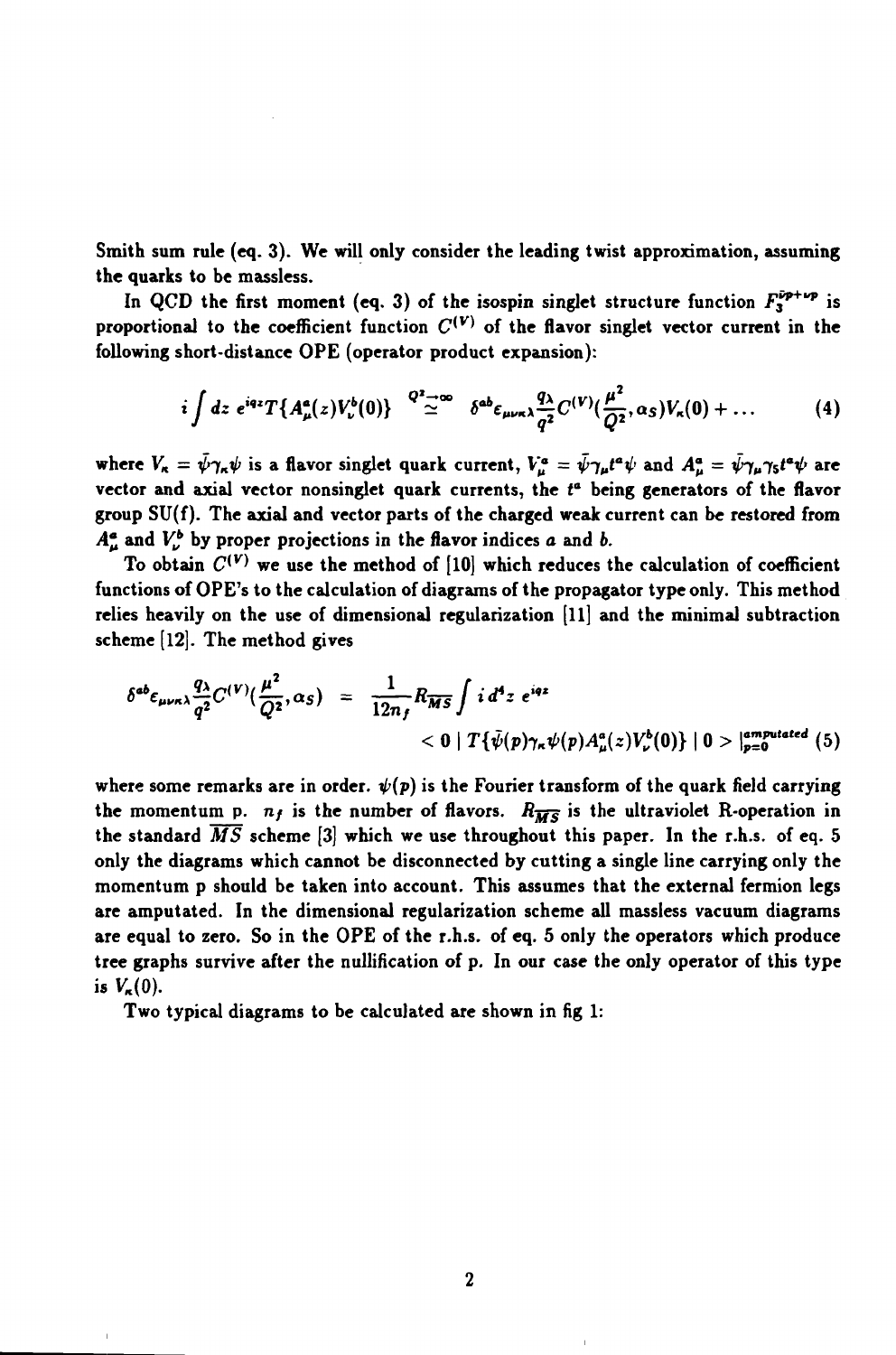



**The diagrams in figure la have a through going fermion line to which the external vector and axial vector vertices are connected. The diagrams in figure lb have the vector and axial vector vertices in a closed line.** 

**In total we had to calculate 347 + 6 diagrams. This count excludes symmetries. Diagrams with one or two loop insertions are counted as single diagrams. After nullifying the momentum p many diagrams contain infrared divergences which are to be removed according to [10] by the ultraviolet renormalization constant of the operator. But for the**   $V_{\kappa}$  this constant is one due to current conservation, so all infrared divergences should cancel **in the sum of all diagrams. This is a good check of the calculation.** 

To use formula 5 we must define the  $\gamma_5$ -matrix within dimensional regularization. The **most practical definition for our purpose, and the only one known to be selfconsistent, is due to 't Hooft and Veltman [11]:** 

$$
\gamma_5 = \frac{1}{4!} \varepsilon_{\mu\nu\rho\sigma} \gamma_{\mu} \gamma_{\nu} \gamma_{\rho} \gamma_{\sigma} \tag{6}
$$

**in which the £-tensor is unavoidably a four-dimensional object. It should however be taken**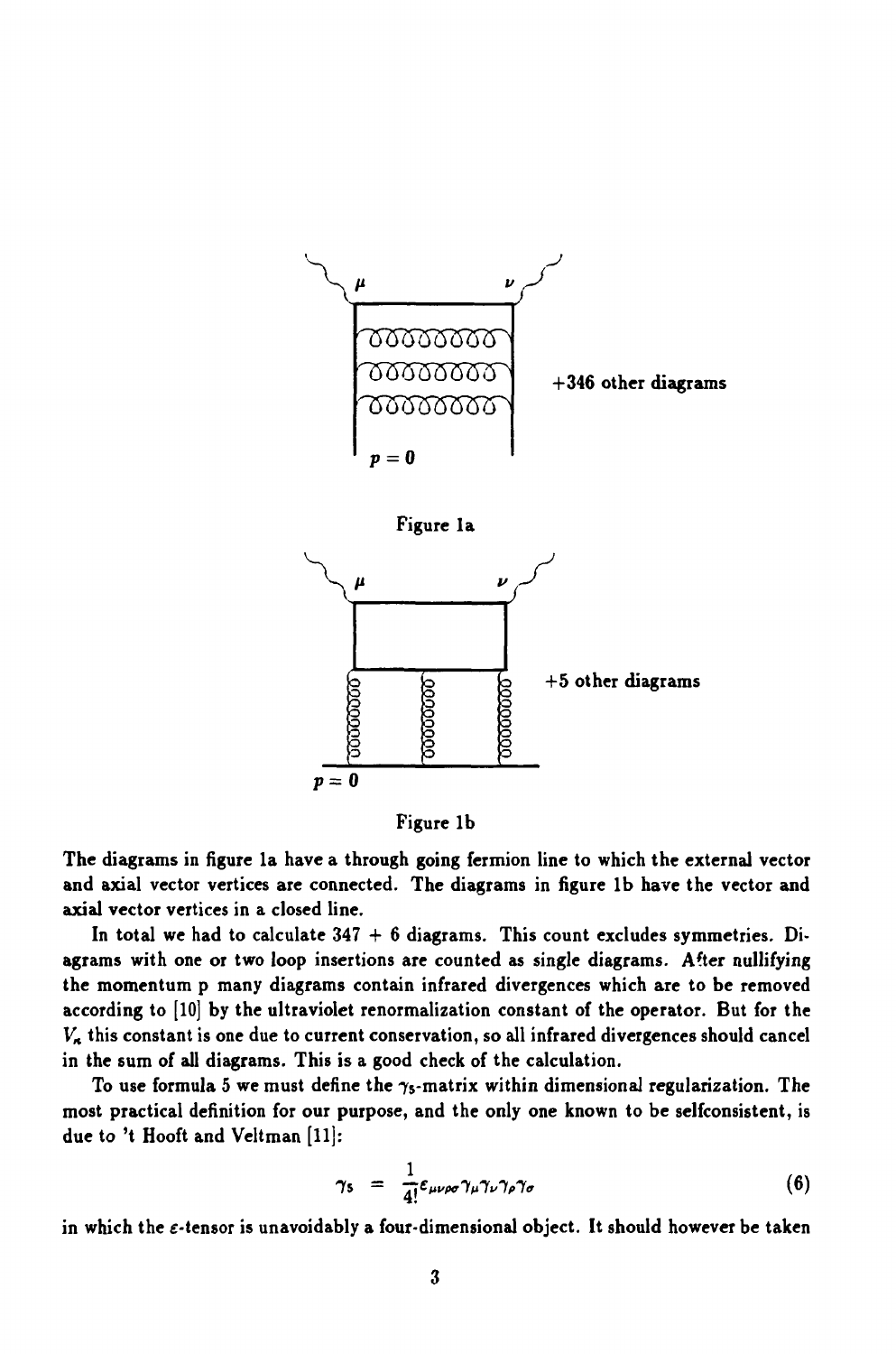outside the  $R_M$ <sub>5</sub>-operation. Inside the  $R_M$ <sub>5</sub>-operation the indices  $\mu \ldots \sigma$  of the gamma matrices should be taken to be d-dimensional. This definition of  $\gamma_5$  can be applied straight **forwardly in computer algebra. To save much computer time it is better to use an equivalent definition [13] for the axial current:** 

$$
A^a_\mu \equiv \bar{\psi} \gamma_\mu \gamma_5 t^a \psi = \frac{1}{6} \varepsilon_{\mu \rho \sigma \tau} \bar{\psi} \gamma_\rho \gamma_\sigma \gamma_\tau t^a \psi \tag{7}
$$

**Both definitions however violate the axial Ward identity. In particular the renormalization constant** *ZA* **of the axial current in eq. 7 is not equal to one within the MS-scheme (see for**  instance [14]). Hence we had to compute the three loop approximation for  $Z_A$ :

$$
Z_{A} = 1 + (\frac{\alpha_{S}}{\pi})^{2} (11C_{F}C_{A} - 2C_{F}n_{f})/(24\epsilon) + (\frac{\alpha_{S}}{\pi})^{3} (\frac{C_{F}}{432\epsilon^{2}} (-121C_{A}^{2} + 44C_{A}n_{f} - 4n_{f}^{2}) + \frac{C_{F}}{2592\epsilon} (-1386C_{F}C_{A} + 1789C_{A}^{2} + 144C_{F}n_{f} - 416C_{A}n_{f} + 4n_{f}^{2}))
$$
\n(8)

**where** *Cr* **and** *CA* **are the Casimir operators of the defining and the adjoint representations**  of the color group. The dimension of space-time is defined as  $d = 4 - 2\epsilon$ . We used the convention that the relation between the renormalized and the bare operators is  $O_R =$ *Z0B.* 

**To restore the Ward identity one may perform [15] a finite renormalization of the axial current, or in other words introduce the finite "axial charge"** *Zs(as)* **which is initially equal to one** 

$$
A^a_\mu \to Z_5 A^a_\mu \equiv \tilde{A}^a_\mu \tag{9}
$$

**This "charge" Z5 can be obtained from the relation** 

$$
(R_{\overline{MS}}V^a_\mu)\gamma_5 = Z_5 R_{\overline{MS}}A^a_\mu \qquad (10)
$$

where  $A^a_\mu$  is defined in eq. 7. This relation means that the anticommutativity of  $\gamma_5$  is **effectively restored. To three loops in QCD our result is** 

$$
Z_{5} = 1 - \frac{\alpha_{S}}{\pi}C_{F} + (\frac{\alpha_{S}}{\pi})^{2}(\frac{11}{8}C_{F}^{2} - \frac{107}{144}C_{F}C_{A} + \frac{1}{72}C_{F}n_{f})
$$
  
+  $(\frac{\alpha_{S}}{\pi})^{3}(C_{F}^{2}(-\frac{185}{96} + \frac{3}{2}\zeta_{3}) + C_{F}^{2}C_{A}(\frac{2917}{864} - \frac{5}{2}\zeta_{3})$   
+  $C_{F}C_{A}^{2}(-\frac{2147}{1728} + \frac{7}{8}\zeta_{3}) + C_{F}^{2}n_{f}(-\frac{31}{864} - \frac{1}{6}\zeta_{3})$   
+  $C_{F}C_{A}n_{f}(\frac{89}{1296} + \frac{1}{6}\zeta_{3}) + \frac{13}{1296}C_{F}n_{f}^{2})$  (11)

**Note that both** *ZA* **and Z5 are gauge independent quantities. Now we can use eq. 5 with**  the axial current  $\tilde{A}^a_\mu$  to calculate the Gross-Llewellyn Smith sum rule

$$
\int_0^1 dx \ F_3^{\nu p + \nu p} = 6 C^{(V)}(\frac{\mu^2}{Q^2}, \alpha_S(\mu^2/\Lambda^2)) = 6 C^{(V)}(1, \alpha_S(Q^2/\Lambda^2))
$$
 (12)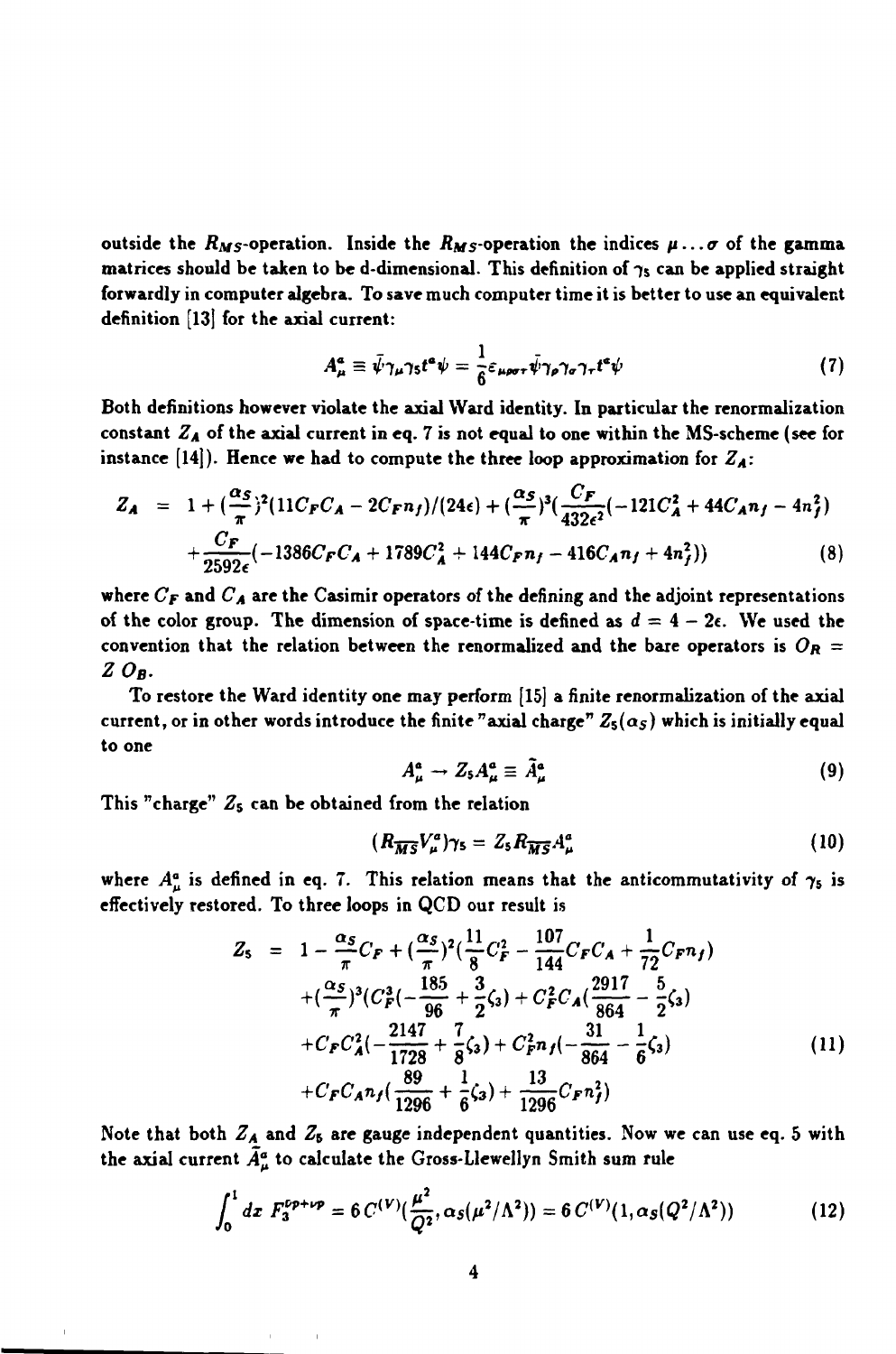**For the actual calculation we have to consider now 347 + 6 diagrams of the types shown in figure 1. Through three loops the propagator type massless diagrams can be analytically calculated by means of the method outlined in [16]. This method is at its best when computerized symbolic manipulation is used. First of all each diagram has a nontrivial trace (or gluon vertex) structure. This nontriviality is enhanced by the introduction of the gauge parameter**  $\xi$  in the gluon propagator which then becomes  $(g_{\mu\nu} - \xi \frac{q_{\mu}q_{\nu}}{r^2})/q^2$ . We used **this form throughout to have some extra tests on the results. Each individual diagram depends on £, but the sum of all diagrams should be independent of it. After this there are three loops to be integrated over and each integral contains up to 8 different denominators. To simplify these integrals one can apply some recursion relations so that eventually each integral has at least one denominator fewer. There is one exception to this rule which is the most fundamental non-planar three loop integral. This integral is known so it causes no problems. The recursion can introduce many new terms. For many integrals it is then necessary to apply a second type of recursion to eliminate one more denominator. This gives then an enormous number of integrals each of which has a one loop subintegral that can be factored out. Sometimes the formula for a single diagram takes more than 10 megabytes during this procedure. The resulting two loop integrals can again be treated with some variations of the recursion relation after which it can be factored into two one loop integrals (and one "fundamental" two loop integral which is known to sufficient power**  in  $\epsilon$ ). The final answer of each diagram is a polynomial in  $\epsilon$  and (negative powers of) **e. The near equality of the results for the two sum rules was a powerful test. It will be commented on later. The computations were performed with the use of a set of procedures written in the language of the symbolic manipulation program Form [17]. The collective name of these procedures is Mincer [18] [19]. Even though these procedures have been optimized very much the total execution time of all computations in this paper was close to 100 hours CPU time on an Apollo DN10000 workstation.** 

We find for the Gross-Llewellyn Smith sum rule in the *MS*-scheme

$$
\int_{0}^{1} dx F_{3}^{\sigma p + \nu p} = 6 \left( 1 - \frac{3}{4} C_{F} \left( \frac{\alpha_{S}}{\pi} \right) + \left( \frac{\alpha_{S}}{\pi} \right)^{2} C_{F} \left( \frac{21}{32} C_{F} - \frac{23}{16} C_{A} + \frac{1}{4} n_{f} \right) \right.\n+ \left( \frac{\alpha_{S}}{\pi} \right)^{3} \left( - \frac{3}{128} C_{F}^{3} + C_{F}^{2} C_{A} \left( \frac{1241}{576} - \frac{11}{12} \zeta_{3} \right) \right.\n+ C_{F} C_{A}^{2} \left( - \frac{5437}{864} + \frac{55}{24} \zeta_{S} \right) + C_{F}^{2} n_{f} \left( - \frac{133}{1152} - \frac{5}{24} \zeta_{3} \right) \right.\n+ C_{F} C_{A} n_{f} \left( \frac{3535}{1728} + \frac{3}{8} \zeta_{3} - \frac{5}{12} \zeta_{S} \right) - \frac{115}{864} C_{F} n_{f}^{2} \right.\n+ n_{f} \frac{d^{\alpha k} d^{\alpha k}}{n_{c}} \left( - \frac{11}{192} + \frac{1}{8} \zeta_{3} \right)) \tag{13}
$$

For QCD the values of the Casimir operators are  $C_F = \frac{4}{3}$  and  $C_A = 3$ . The number of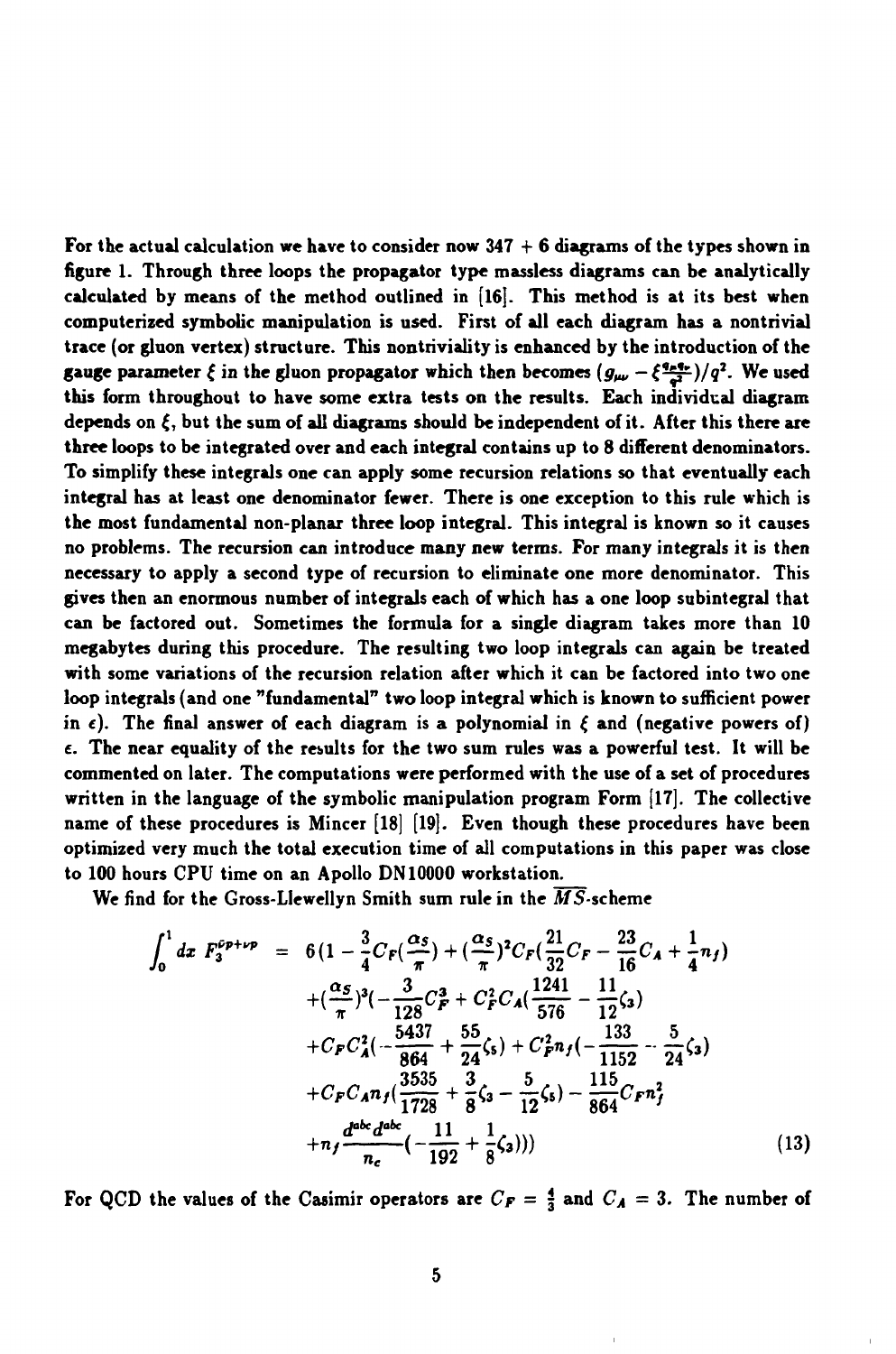colors  $n_c = 3$  and  $d^{abc}d^{abc} = \frac{40}{3}$ . This gives the formula

$$
\int_0^1 dx \ F_3^{\tilde{\nu} + \nu \tilde{\nu}} = 6(1 - (\frac{\alpha_S}{\pi}) + (\frac{\alpha_S}{\pi})^2 (-\frac{55}{12} + \frac{1}{3}n_f) \n+ (\frac{\alpha_S}{\pi})^3 (-\frac{13841}{216} - \frac{44}{9} \zeta_3 + \frac{55}{2} \zeta_5 \n+ n_f (\frac{10009}{1296} + \frac{91}{54} \zeta_3 - \frac{5}{3} \zeta_5) - \frac{115}{648} n_f^2))
$$
\n(14)

**Let us consider now the Bjorken sum rule for deep inelastic polarized electron-nucleon scattering. The hadronic tensor (1) has two more form factors, because now there is no spin averaging.** 

$$
\Delta W_{\mu\nu} = i \varepsilon_{\mu\nu\rho\sigma} q_{\rho} \left( \frac{s_{\sigma}}{p \cdot q} g_1(x, Q^2) + \frac{s_{\sigma} p \cdot q - p_{\sigma} q \cdot s}{(p \cdot q)^2} g_2(x, Q^2) \right) \tag{15}
$$

*s"* **describes the spin of the hadron. Note that there are different normalizations used in the literature. The Bjorken polarized sum rule reads [1]:** 

$$
\int_0^1 dx \, (g_1^{ep}(x,Q^2) - g_1^{en}(x,Q^2)) = \frac{1}{3} |\frac{g_A}{g_V}| C^{(A)} \qquad (16)
$$

in which  $g_A$  and  $g_V$  are the constants in neutron weak decay and  $\frac{g_A}{g_V} = -1.26$ . In QCD the first moment of the isospin nonsinglet structure function  $g_1^{ep-en}$  (eq. 16) is proportional to the coefficient function  $C^{(A)}$  of the flavor nonsinglet axial vector current  $\tilde{A}_{\mu}^{\alpha}(0)$  in the **following OPE** 

$$
i\int dz\ e^{iqz}T\{V_{\mu}^{a}(z)V_{\nu}^{b}(0)\} \frac{Q^{2}}{\equiv}\infty \varepsilon_{\mu\nu\rho\sigma}\frac{q_{\sigma}}{q^{2}}C^{(A)}(\frac{\mu^{2}}{Q^{2}},\alpha_{S})d^{\text{abc}}\tilde{A}_{\rho}^{c}(0)+\ldots
$$
 (17)

Now the method as defined in [10] gives the formula for  $C^{(A)}$ :

$$
d^{abc}C^{(A)} = \frac{1}{216}\frac{1}{Z_5Z_A}R_{\overline{MS}}\int i\,dz\,e^{iqz} \\ < 0\mid T\{\bar{\psi}(p)\gamma_{\mu}\gamma_{\nu}\gamma_{\rho}q_{\rho}t^c\psi(-p)V_{\mu}^{a}(z)V_{\nu}^{b}(0)\}\mid 0>\mid_{p=0}^{amputated} \qquad (18)
$$

**Note that now the infrared divergences that appear after the nullification of p are removed**  by the ultraviolet renormalization constant  $Z_A$ . Therefore the finiteness of  $C^{(A)}$  is a strong **check. This time only the diagrams of figure la give a contribution. Because we consider**  the coefficient function  $C^{(A)}$  of the nonsinglet operator  $\bar{A}_{\mu}^{a}$  the diagrams of figure 1b don't **contribute. Hence we obtain the Bjorken polarized sum rule** 

$$
\int_0^1 dx \; g_1^{ep-en} \; = \; \frac{1}{3} |\frac{g_A}{g_V}| \left(1 - \frac{3}{4} C_F (\frac{\alpha_S}{\pi}) + (\frac{\alpha_S}{\pi})^2 C_F (\frac{21}{32} C_F - \frac{23}{16} C_A + \frac{1}{4} n_f) \right)
$$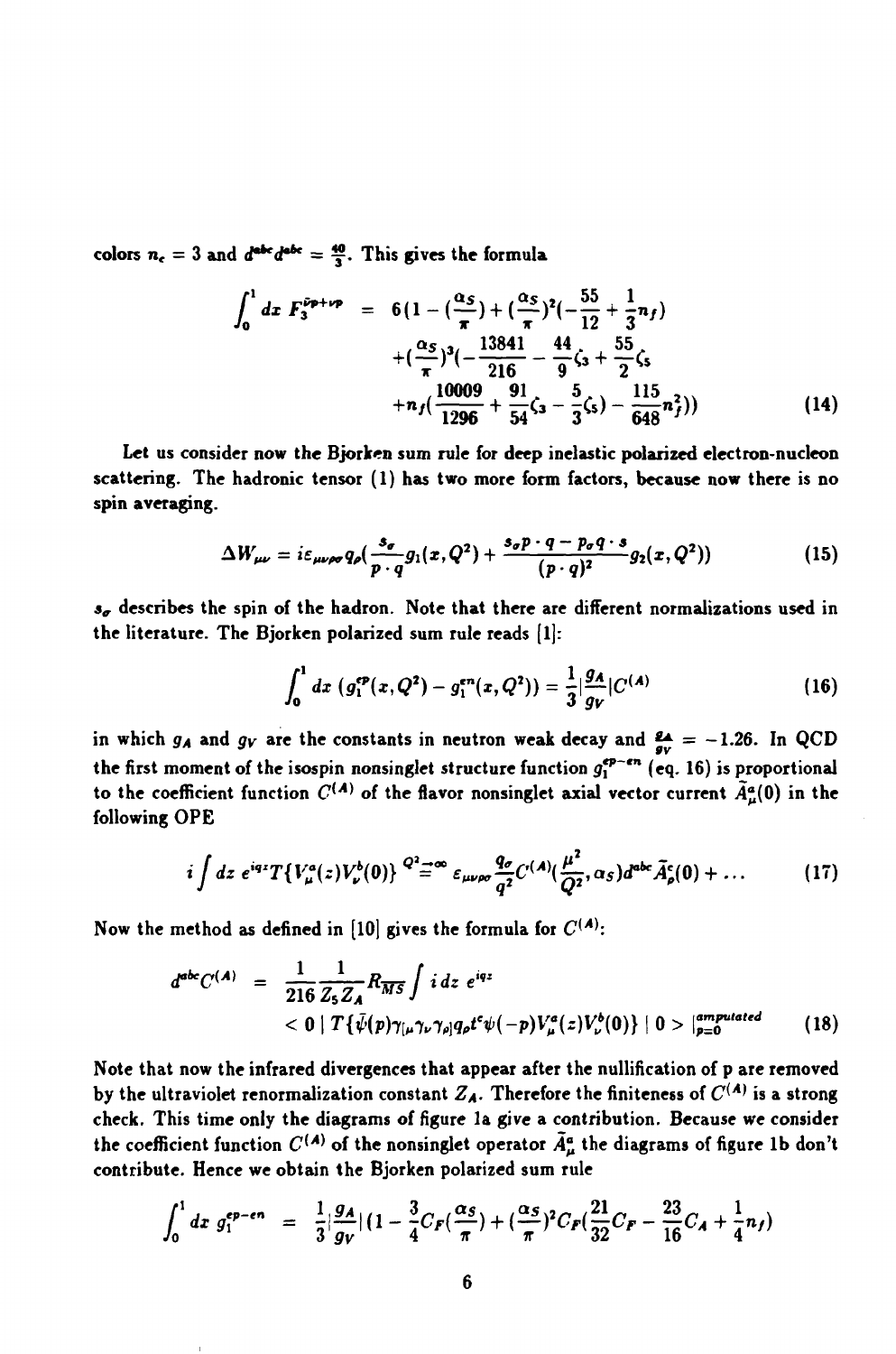$$
+(\frac{\alpha_{S}}{\pi})^{3}(-\frac{3}{128}C_{F}^{3}+C_{F}^{2}C_{A}(\frac{1241}{576}-\frac{11}{12}\zeta_{3})
$$
  
+ $C_{F}C_{A}^{2}(-\frac{5437}{864}+\frac{55}{24}\zeta_{5})+C_{F}^{2}n_{f}(-\frac{133}{1152}-\frac{5}{24}\zeta_{3})$   
+ $C_{F}C_{A}n_{f}(\frac{3535}{1728}+\frac{3}{8}\zeta_{3}-\frac{5}{12}\zeta_{5})-\frac{115}{864}C_{F}n_{f}^{2}))$  (19)

**For the QCD values of the Casimir operators this gives the formula** 

$$
\int_0^1 dx \, g_1^{\epsilon p - \epsilon n} = \frac{1}{3} |\frac{g_A}{g_V}| (1 - (\frac{\alpha_S}{\pi}) + (\frac{\alpha_S}{\pi})^2 (-\frac{55}{12} + \frac{1}{3} n_f) + (\frac{\alpha_S}{\pi})^3 (-\frac{13841}{216} - \frac{44}{9} \zeta_3 + \frac{55}{2} \zeta_5 + n_f (\frac{10339}{1296} + \frac{61}{54} \zeta_3 - \frac{5}{3} \zeta_5) - \frac{115}{648} n_f^2)) \tag{20}
$$

**Note that the Gross-Llewellyn Smith sum rule and the Bjorken polarized sum rule coincide up to the terms proportional to** *(d\*<sup>1</sup> \*)7*  **which come from the diagrams in figure lb. This isn't a simple coincidence. It is due to the axial Ward identity. In the massless limit and**  with the effectively restored anticommutativity of  $\gamma_s$  (eq. 10) one can compare eq. 5 and **eq.** 18 and verify that up to the terms in  $(d^{abc})^2$  one gets  $C^{(A)} = C^{(V)}$ .

**The numerical values of the coefficients in the above results are functions of the number of active flavors. This depends of course on the energy range in which the measurements are done. We give the second and the third order coefficients for the various possibilities:** 

|         | Gross-Llewellyn Smith |            | Bjorken   |                     |
|---------|-----------------------|------------|-----------|---------------------|
| flavors | 2 ( هغ)               | 3 ( عـه )  | 12212     | $(\frac{a_2}{a})^3$ |
| -3      | $-3.5833$             | $-18.9757$ | $-3.5833$ | $-20.2153$          |
| 4       | $-3.2500$             | $-12.1957$ | $-3.2500$ | $-13.8503$          |
| 5       | $-2.9167$             | $-5.7743$  | $-2.9167$ | $-7.8402$           |
| 6       | $-2.5833$             | $+0.2940$  | $-2.5833$ | $-2.1851$           |

**Let us present the obtained sum rules in a form suitable for extracting a value for A from a fit to experimental data. To this end we rewrite them in the effective scheme [20] where all higher order corrections are zero (sometimes this scheme is called "fastest apparent convergent"):** 

$$
\int_0^1 dx \; F_3^{\rho p + \nu p} \;\; = \;\; 6 \big( 1 - \frac{1}{\pi} \alpha_{\sigma L s}^{eff} (Q^2 / (\Lambda_{\sigma L s}^{eff})^2) \; ) \tag{21}
$$

$$
\int_0^1 dx \; g_1^{ep-en} \; = \; \frac{1}{3} |\frac{g_A}{g_V}| \left( 1 - \frac{1}{\pi} \alpha_{p_P}^{eff} (Q^2 / (\Lambda_{p_P}^{eff})^2) \right) \tag{22}
$$

where the effective coupling constants are connected to  $\alpha_s$  in the  $\overline{MS}$ -scheme by the rule

$$
\frac{\alpha^{eff}}{\pi} = \frac{\alpha_S}{\pi} + r_1(\frac{\alpha_S}{\pi})^2 + r_2(\frac{\alpha_S}{\pi})^3
$$
 (23)

 $\mathbb{F}$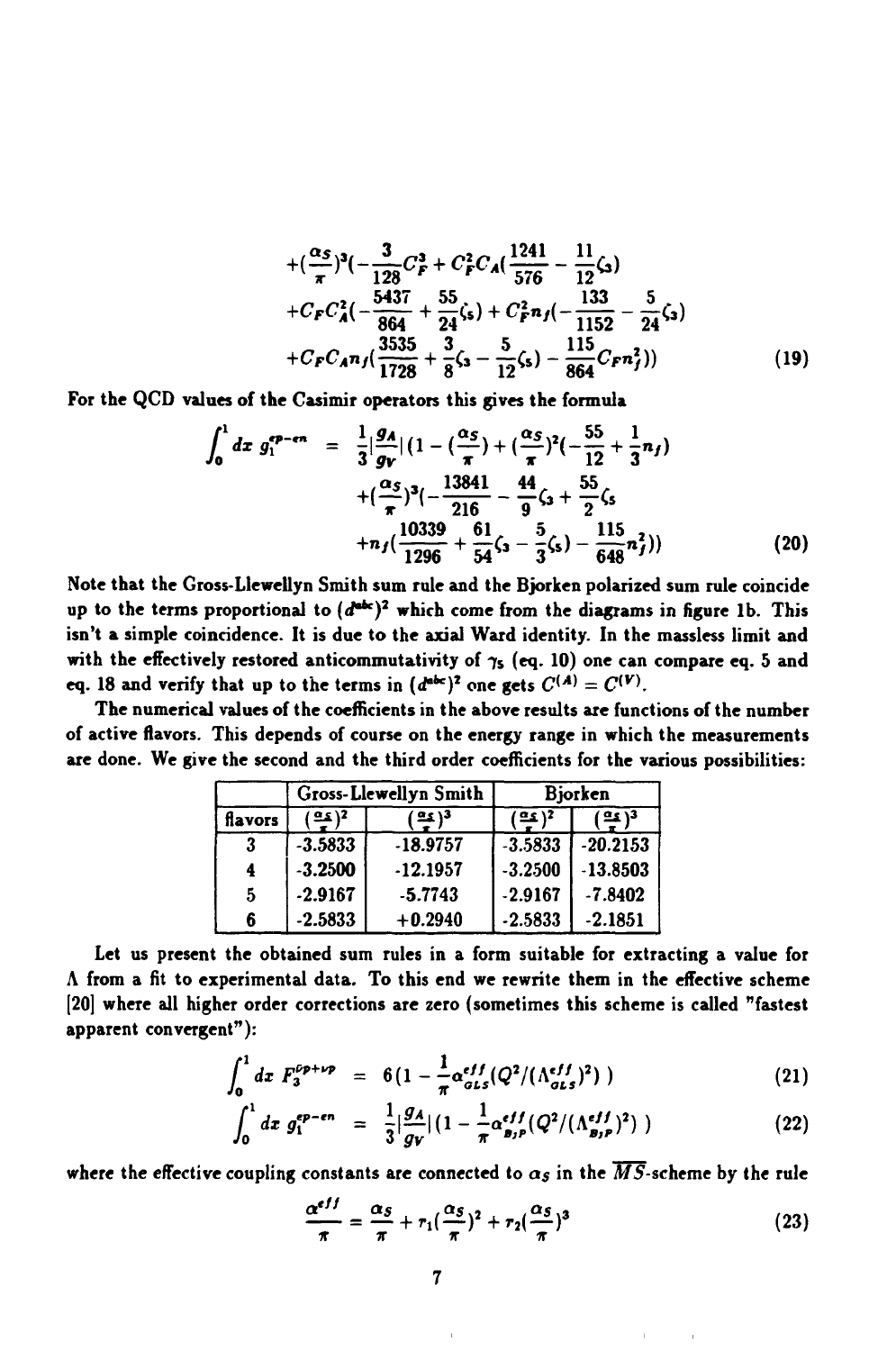**in which** *rx* **and r2 can be obtained by comparing the eqs. 21 and 22 with the eqs. 13 and 19 respectively. The running coupling constant obeys the standard renormalization group equation** 

$$
\frac{\partial \alpha_S/\pi}{\partial \ln Q^2} = \beta(\frac{\alpha_S}{\pi})
$$
  
=  $-\beta_0(\frac{\alpha_S}{\pi})^2 - \beta_1(\frac{\alpha_S}{\pi})^3 - \beta_2(\frac{\alpha_S}{\pi})^4$   
=  $-\beta_0(\frac{\alpha_S}{\pi})^2(1 + c_1(\frac{\alpha_S}{\pi}) + c_2(\frac{\alpha_S}{\pi})^2)$  (24)

**The beta function in the MS-scheme has been calculated for QCD at the three loop level**   $[21]$ :

$$
\beta_0 = \frac{1}{4}(11 - \frac{2}{3}n_f) \n\beta_1 = \frac{1}{16}(102 - \frac{38}{3}n_f) \n\beta_2 = \frac{1}{64}(\frac{2857}{2} - \frac{5033}{18}n_f + \frac{325}{54}n_f^2)
$$
\n(25)

**The solution of eq. 24 for the effective coupling constant in the next-next-to-leading order has the standard form** 

$$
\frac{\alpha_{S}^{eff}}{\pi} = \frac{1}{\beta_{0}ln(\frac{Q^{2}}{(\Lambda^{eff})^{2}})} - \frac{c_{1}}{\beta_{0}^{2}} \frac{ln ln(\frac{Q^{2}}{(\Lambda^{eff})^{2}})}{ln^{2}(\frac{Q^{2}}{(\Lambda^{eff})^{2}})}
$$

$$
+ \frac{1}{\beta_{0}^{3}ln^{3}(\frac{Q^{2}}{(\Lambda^{eff})^{2}})} (c_{1}^{2}ln(\frac{Q^{2}}{(\Lambda^{eff})^{2}}) - c_{1}^{2}ln ln(\frac{Q^{2}}{(\Lambda^{eff})^{2}}) + c_{2}^{eff} - c_{1}^{2}) \qquad (26)
$$

**with** 

$$
(\Lambda^{eff})^2 = \Lambda_{\overline{MS}}^2 e^{r_1/\beta_0} \tag{27}
$$

**being renormalization scheme invariant but depending on the process. This relation is valid in all orders of perturbation theory [22]. The second coefficient of the effective beta function**  is given by  $c_2^{eff} = c_2 + r_2 - c_1r_1 - r_1^2$ . The last expression is known to be renormalization **scheme invariant [23] [24]. The effective quantities are again functions of the number of effective flavors. They are:** 

| $\boldsymbol{n}$ ( | $e^{r_1/\bar{\beta}_0}$ |         |         |
|--------------------|-------------------------|---------|---------|
| 3                  | 4.9165                  | 4.2362  | 5.4757  |
| 4                  | 4.7588                  | -0.3223 | 1.3304  |
| 5                  | 4.5802                  | -4.9354 | -2.8695 |
| 6                  | 4.3762                  | -9.6566 | -7.1775 |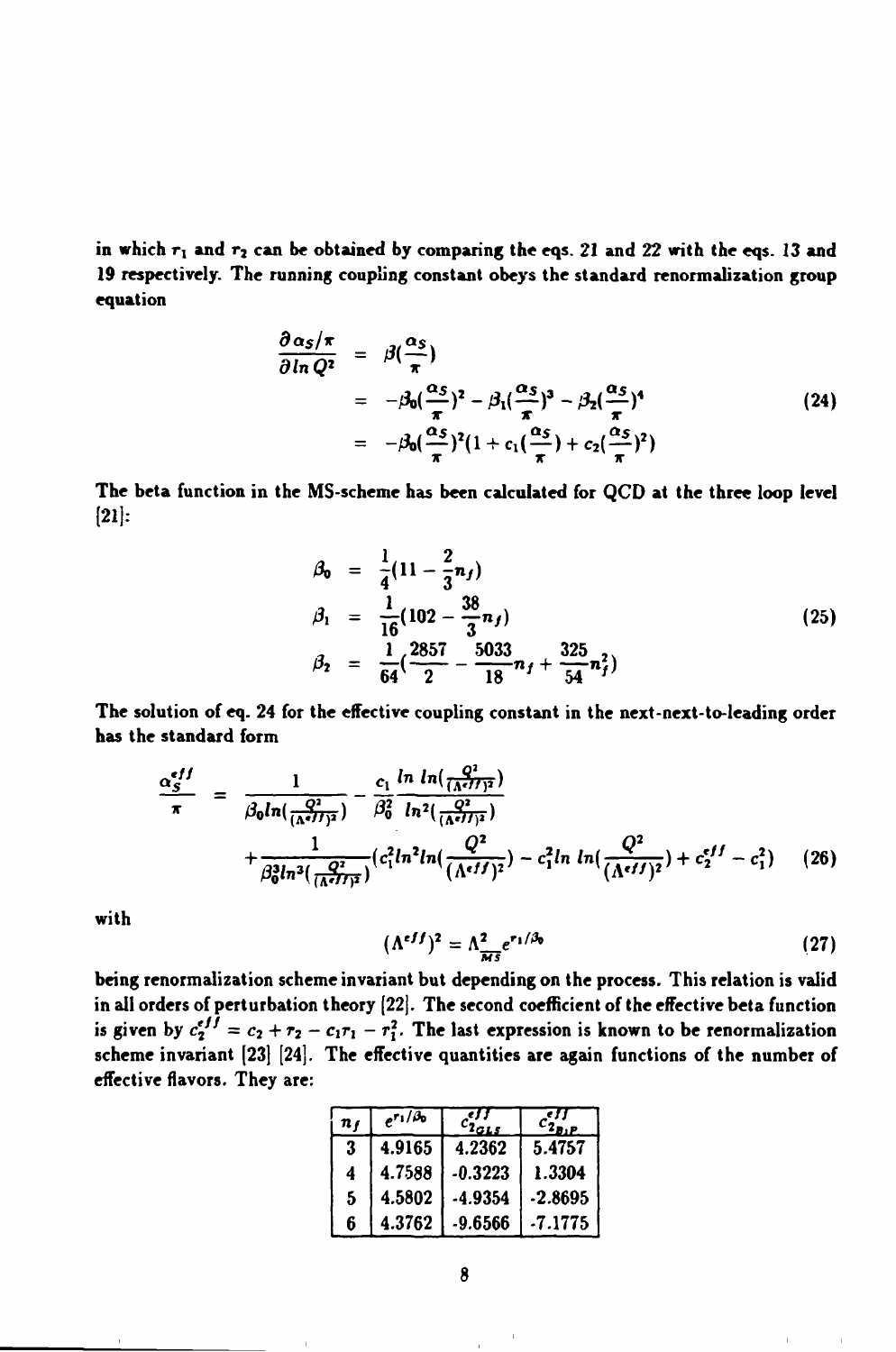**An experimental fit can be made with the use of the eqs. 21 and 22. In these equations**  one has to substitute the eq. 26 first. The fit yields a value for  $\Lambda^{eff}$  which depends on the process. It can be converted into a process independent value for  $\Lambda_{\overline{MS}}$  with the use of **eq. 27.** 

**The total effect of our three loop corrections to the sum rules can be quantified in two examples. Let us first take a typical fixed target experimental situation. We assume that the number of active flavors is three and that the value of** *as* **is about 0.3. The other example is more relevant for HERA. We assume that the number of active flavors is five**  and that the value of  $a_S$  is about 0.2. For high  $Q^2$  data this value may be smaller. We **define the relative coefficients** *ax* **and** *a2* **by the relation** 

$$
\frac{1}{6}\int_0^1 dx \ F_3^{\bar{\nu}p+\nu p}-1=-\frac{\alpha_s}{\pi}(1+a_1+a_2+\ldots) \qquad (28)
$$

with  $a_1 = r_1 \frac{a_1}{\pi}$  and  $a_2 = r_2(\frac{a_2}{\pi})^2$ . We can define similar quantities for the Bjorken sum **rule. The numbers are** 

|                 | a <sub>1</sub> | a <sub>2</sub>          |
|-----------------|----------------|-------------------------|
| GLS low energy  |                | $0.342$ 0.173           |
| GLS high energy |                | $0.186$   0.023         |
| BjP low energy  |                | $0.342 \mid 0.184 \mid$ |
| BjP high energy |                | $0.186$   0.032         |

**If we assume that the error in the truncated asymptotic series is given by the value of the last calculated term we see that at low energies the error is of the order of 20% while at high energies it is about 2%. The difference between the two sum rules is of the order of 1%.** 

**As we have seen before the only difference between the results for the Gross-Llewellyn Smith and the Bjorken polarized sum rules is due to a restricted class of three loop graphs. This means that if it would be observed, a difference between the experimental values for these sum rules would be an indication of the relative importance of higher order QCD**  corrections. In other words, if the physics is well described by the leading orders in  $\alpha_S$ , the *Q 2*  **dependence of both sum rules (one in neutrino-nucleon scattering and one in polarized electron-nucleon scattering) should be the same.** 

## **References**

- **[1] J.D. Bjorken, Phys. Rev. 148 (1966) 1467, Dl (1970) 1376-**
- **[2] J.J. Gross and C.H. Llewellyn Smith, Nucl. Phys. B14 (1969) 337.**
- **[3] W.A. Bardeen, A.J. Buras, D.W. Duke and T. Muta, Phys. Rev. D18 (1978) 3998.**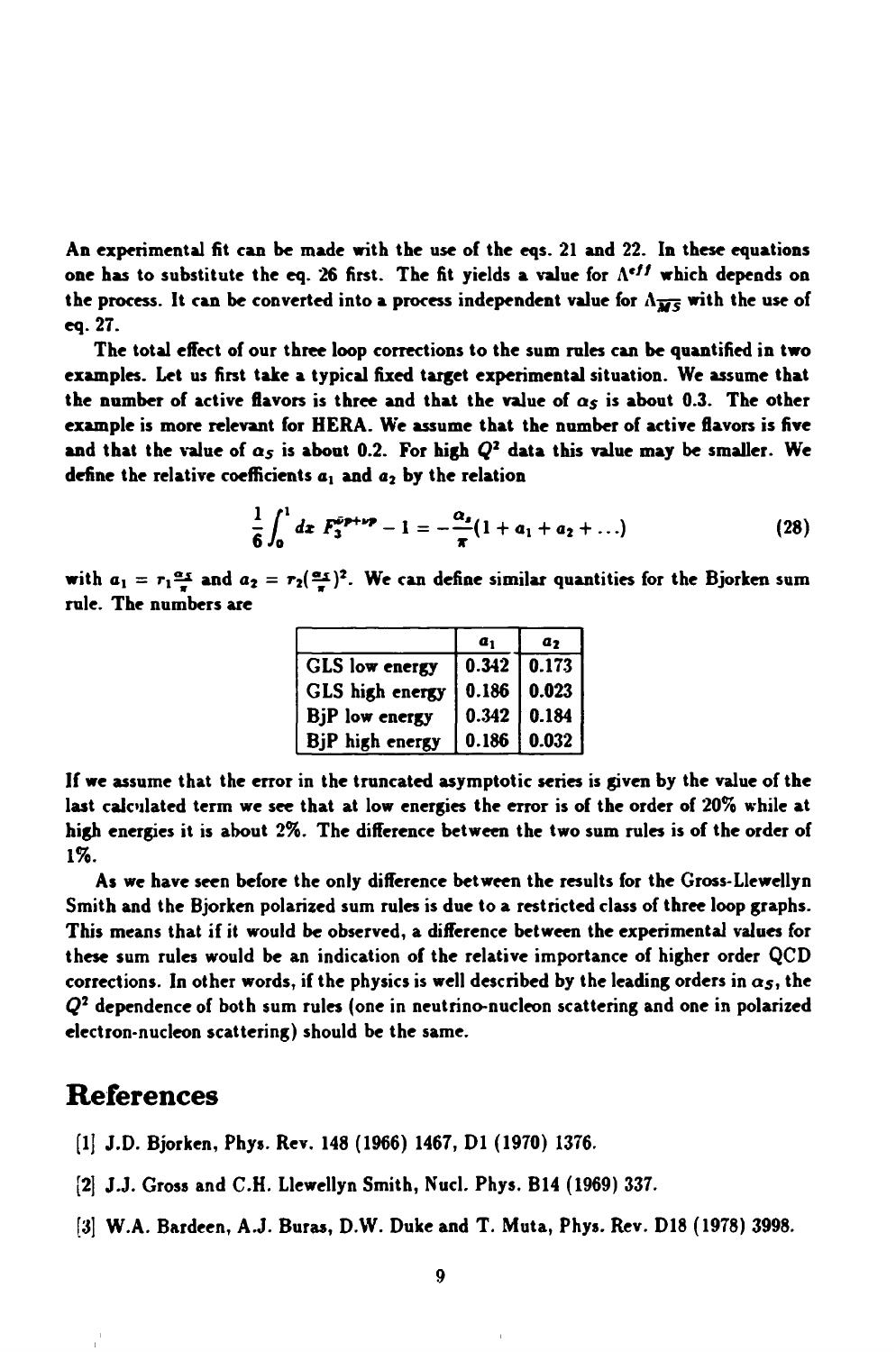- **[4] J. Kodaira, S. Matsuda, T. Muta, T. Uematsu and K. Sasaki, Phys. Rev. D20 (1979) 627.**
- [5] **S.G. Gorishny and S.A. Larin, Phys. Lett. 172B (1986) 109.**
- [6] **E.V. Shuryak and A.I. Vainshtein, Nucl. Phys. B199 (1982) 951. V.M. Braun and A.V. Kolesnichenko, Nucl. Phys. B283 (1987) 723. I.I. Balitsky, V.M. Braun, A.V. Kolesnichenko, Preprint LNPI,1515.**
- [7] **A.J. Buras, Rev. Mod. Phys. 52 (1980) 199.**
- [8] **J.D. Bjorken, Phys. Rev. 163 (1967) 1767.**
- [»: **S.A. Larin, F.V. Tkackov and J.A.M. Vermaseren, Preprint NIKHEF-H/90-18.**
- [io; **S.G. Gorishny, S.A. Larin and F.V. Tkachov, Phys. Lett. 124B (1983) 217. S.G. Gorishny and S.A.Larin, Nucl. Phys. B283 (1987) 452.**
- 11] G.'t Hooft and M. Veltman, Nucl. Phys. B<sup>A</sup>4 (1972) 189.
- **12 G.'t Hooft, Nucl. Phys. B61 (1973) 455.**
- **13 D.A. Akyeampong and R. Delbourgo, Nuovo Cimento 17A (1973) 578.**
- **14 J. Collins, Renormalization, Cambridge University Press, 1987.**
- **15 T.L. Trueman, Phys. Lett. B88 (1979) 331.**
- 16] F.V. Tkachov, Phys. Lett. 100B (1981) 65. K.G.Chetyrkin and F.V. Tkachov, Nucl. **Phys. B192 (1981) 159.**
- **17 J.A.M. Vermaseren (to be published). The manual and the program can be obtained by means of anonymous ftp from [nikhefh.nikhef.nl.](http://nikhefh.nikhef.nl)**
- 18 S.G. Gorishny, S.A. Larin, L.R. Surguladze and F.V. Tkachov, Comp. Phys. Comm. **55 (1989) 381.**
- **19] J.A.M. Vermaseren (in preparation).**
- **201 G. Grunberg, Phys. Lett. B93 (1980) 70.**
- **211 O.V. Tarasov, A.A. Vladimirov and A.Yu. Zharkov, Phys. Lett. B93 (1980) 429.**
- **221 W. Celmaster and R.J. Gonsalves, Phys. Rev. D20 (1979) 1420; Phys. Rev. Lett. 42 ( 1979) 1435.**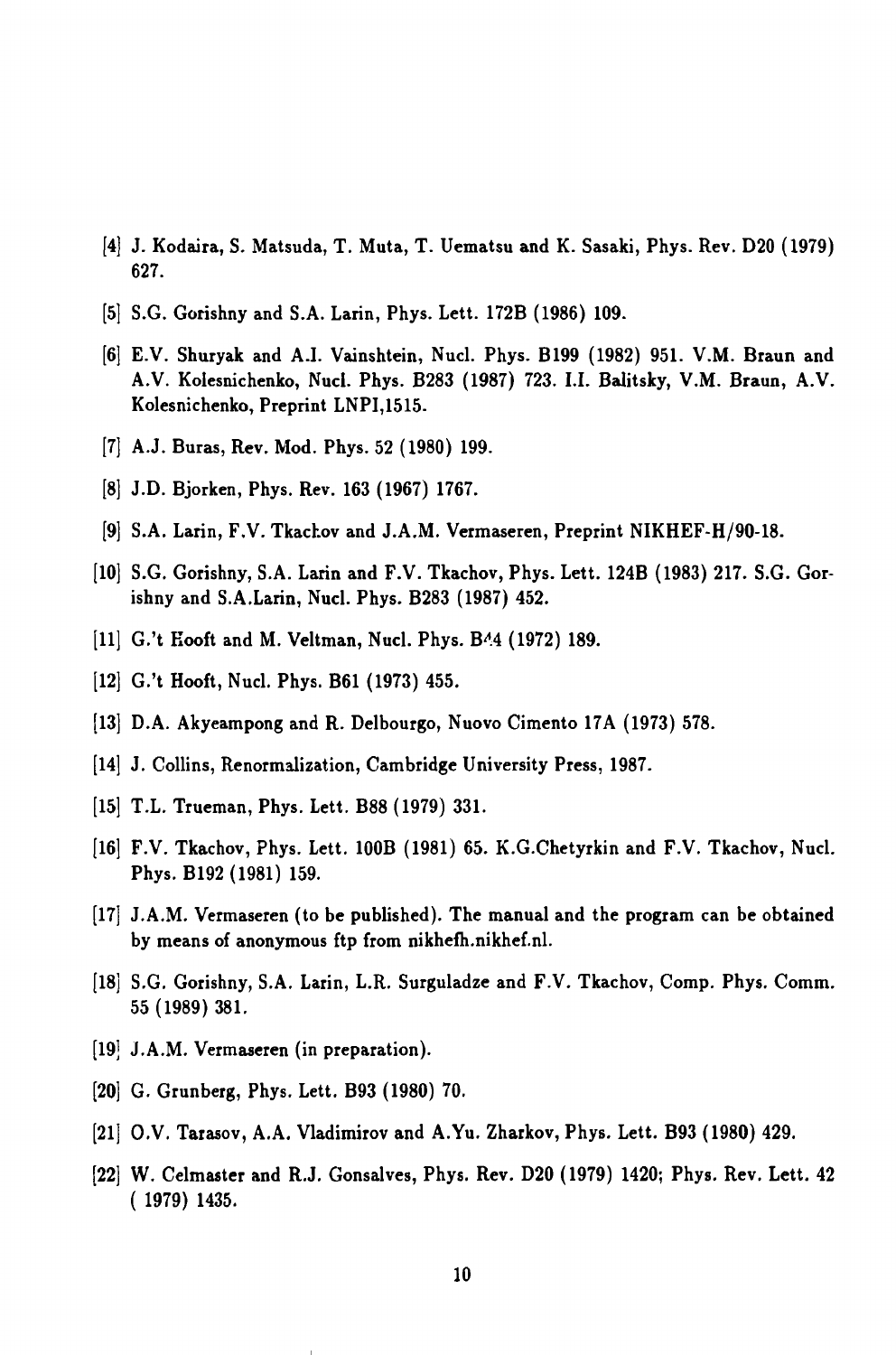- [23] P.M. Stevenson, Phys. Rev. D23 (1981) 2916.
- [24] A. Dhar and V. Gupta, Phys. Rev. D29 (1984) 2822.

 $\bar{1}$ 

 $Comb: = S_{\mu\nu}$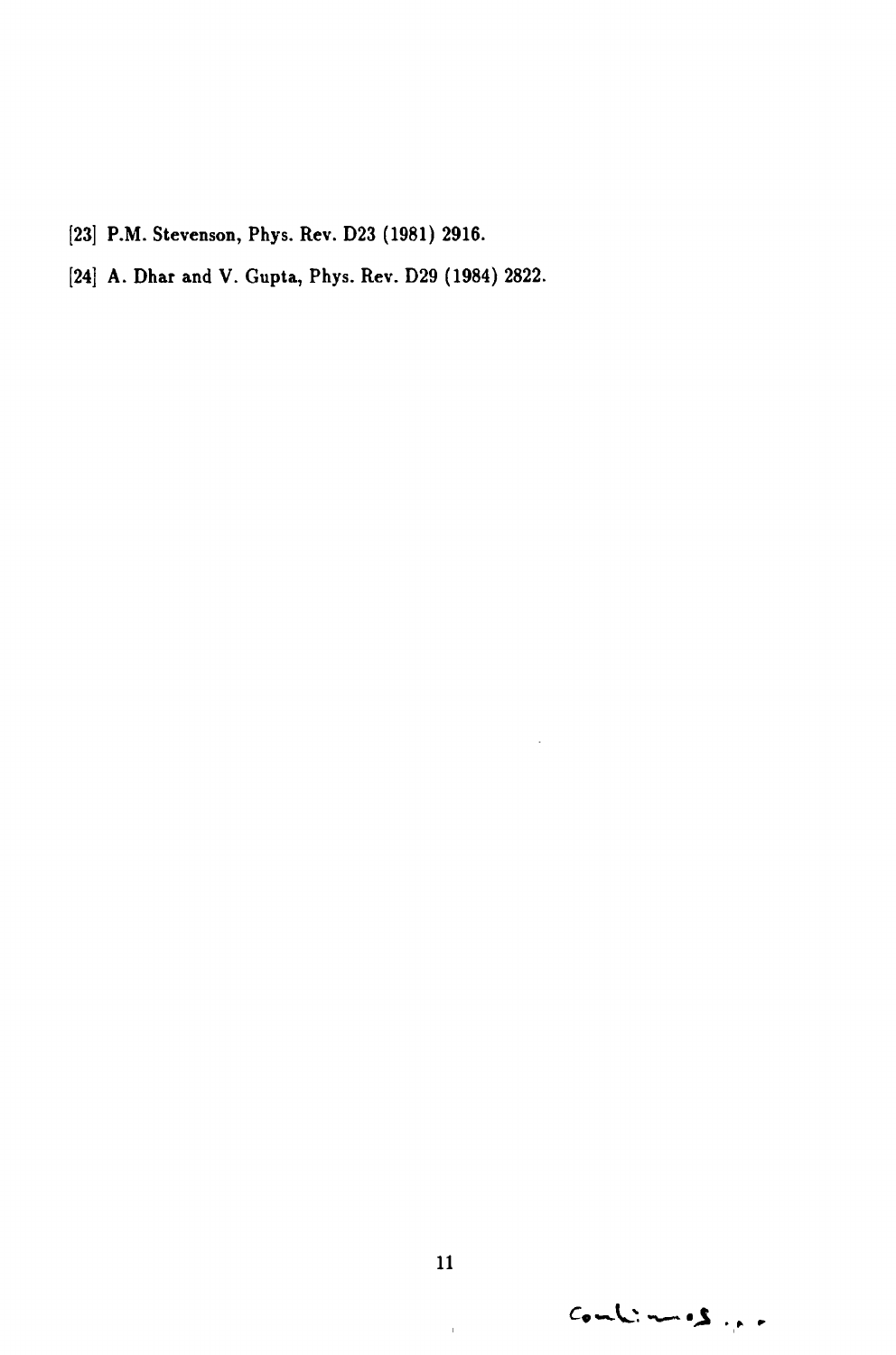



# The  $\alpha_S^3$  correction to the Bjorken sum rule

S.A. Larin <sup>1</sup>, F.V. Tkachov<sup>1</sup> and J.A.M. Vermaseren

NIKHEF-H, P.O. Box 41882. 1009 DB. Amsterdam

#### **A**bstract

We have computed analytically within the framework of perturbative QCD the  $\mathcal{O}(\alpha_s^3)$  corrections to the Bjorken sum rule for deep inelastic neutrino nucleon scattering. For five active flavors the correction is about  $8.49(\frac{m_S}{\pi})^3$  times the zeroth order contribution within the  $\overline{MS}$  scheme.

<sup>&</sup>lt;sup>1</sup>On leave from Institute for Nuclear Research (INR) of the USSR Academy of Sciences, Moscow 117312.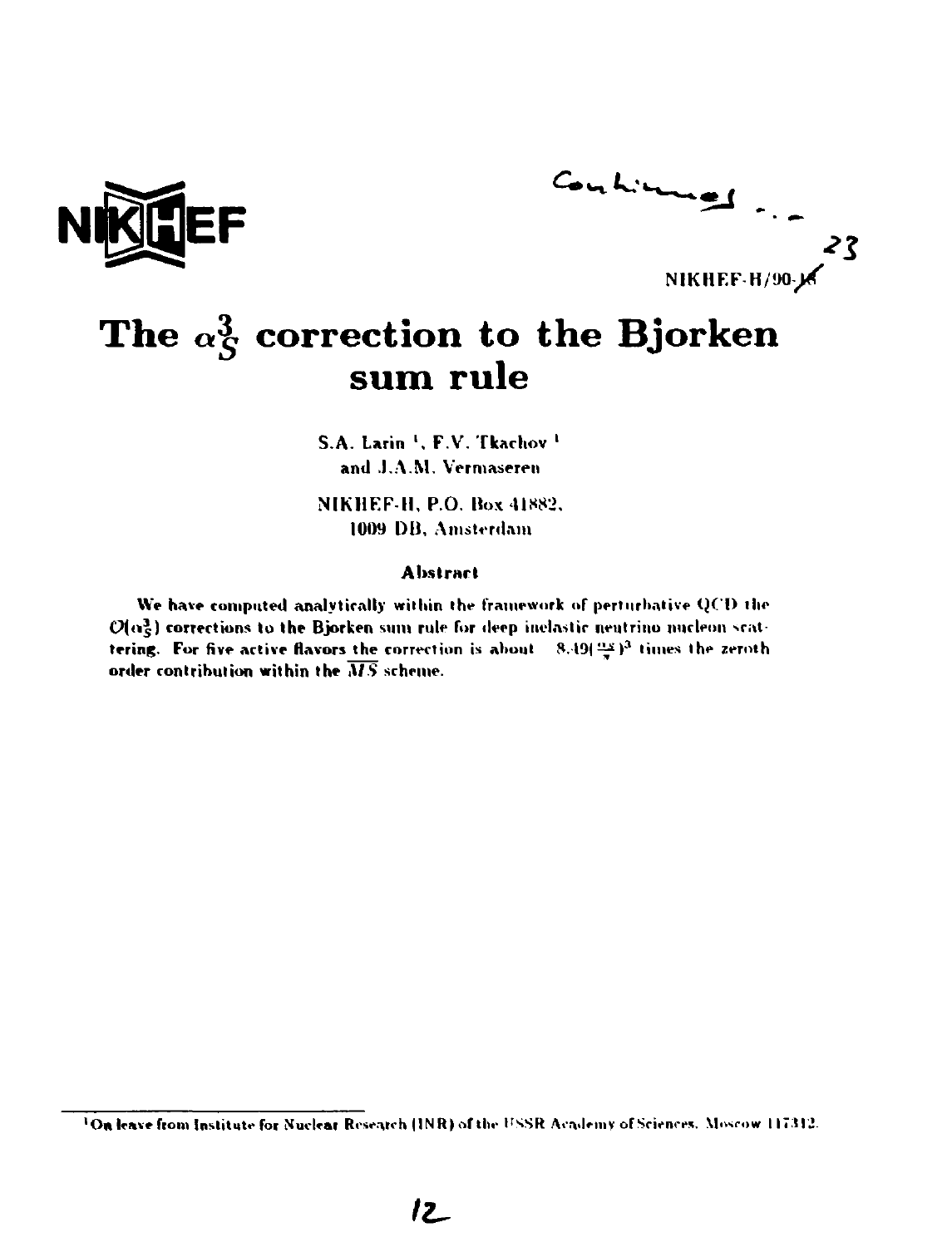**A perturbative QC'D prediction for an observable should incorporate three terms: a**  leading QCD term (normally,  $\mathcal{O}(\alpha_S)$ ) which describes the magnitude of the effect, the next-to-leading correction ( $\mathcal{O}(\alpha_5^2)$ ) which determines the size of the effective A and thus **the region of applicability of the result, and the next-next-to-leading term which can be assumed lo describe the theoretical uncertainty of the prediction. While the leading and next to leading corrections are known for most of the interesting cases, the next-next-toleading ones are not. This of course is due to considerable technical difficulties.** 

**In the present paper we consider the Bjorken sum rule for deep inelastic neutrino uurloon scattering [l|, which is the simplest problem of this kind in the family of deep inelastic computations. The leading QC'D correction to it was calculated in [2], and the next-to-leading one, in** *\'i\.* **Higher twist contributions were studied in [4|.** 

**The Bjorken sum rule we wish to consider reads in the leading twist approximation:** 

$$
\int_0^1 dx (F_1^{\nu p} - F_1^{\nu p}) = C(\alpha_S(\frac{Q^2}{\Lambda^2}))
$$

**where (' is proportional to the coefficient function of the flavor non-singlet spin-one quark operator**  $\mathbf{v} \gamma^{\mu} t^a \psi$  in the short-distance operator-product expansion for the corresponding **amplitude. fi<sup>s</sup> is the running coupling constant.** 

**The state of the art in calculations of this kind is as follows. For intermediate regular**ization and UV renormalization the dimensional regularization [5] and the MS scheme [6] are used, respectively. Explicit expressions for the coefficient functions of operator product **expansions are obtained using the recipe described in (7|. Explicit formulae for the Bjorken sum rule were presented in [3|. This recipe is backed by the general theory of euclidean asymptotic expansions |S|.** 

**The recipe of |7| reduces the problem lo the calculation of propagator type multiloop integrals. Through three loops it has beer» shown that such integrals are analytically**  calculable **[9]. However, the corresponding expressions are very large and one has to use a computer algebra system. Hence the reduction of the integrals used the algorithms of the Mincer program as described in |I0|. The algebraic system we used was a beta release of version 2 of the program Form (11'. The adaptation of the mincer program lo Form will be described elsewhere |I2|.** 

In our case we had to consider 347 three loop W-boson-quark forward scattering diagrams. In the count of 347 diagrams each one and two loop gluon propagator insertion was counted as a single diagram only, and the diagrams with a zero color factor were *the* **included at all. To ensure correctness of the result we used a gluon propagator of the form**   $g_{\mu\nu} = \xi g_{\mu} g_{\nu}/g \cdot q$ . In the final answer the gauge parameter  $\xi$  has to cancel, which indeed it **does. The complete compulation took about 33 hours on an Apollo DN10000 workstation as compared to 137 sec for the two loop calculation. The largest intermediate expression for a single diagram was more than 10 Mbytes. This diagram took more than 2.5 hours of**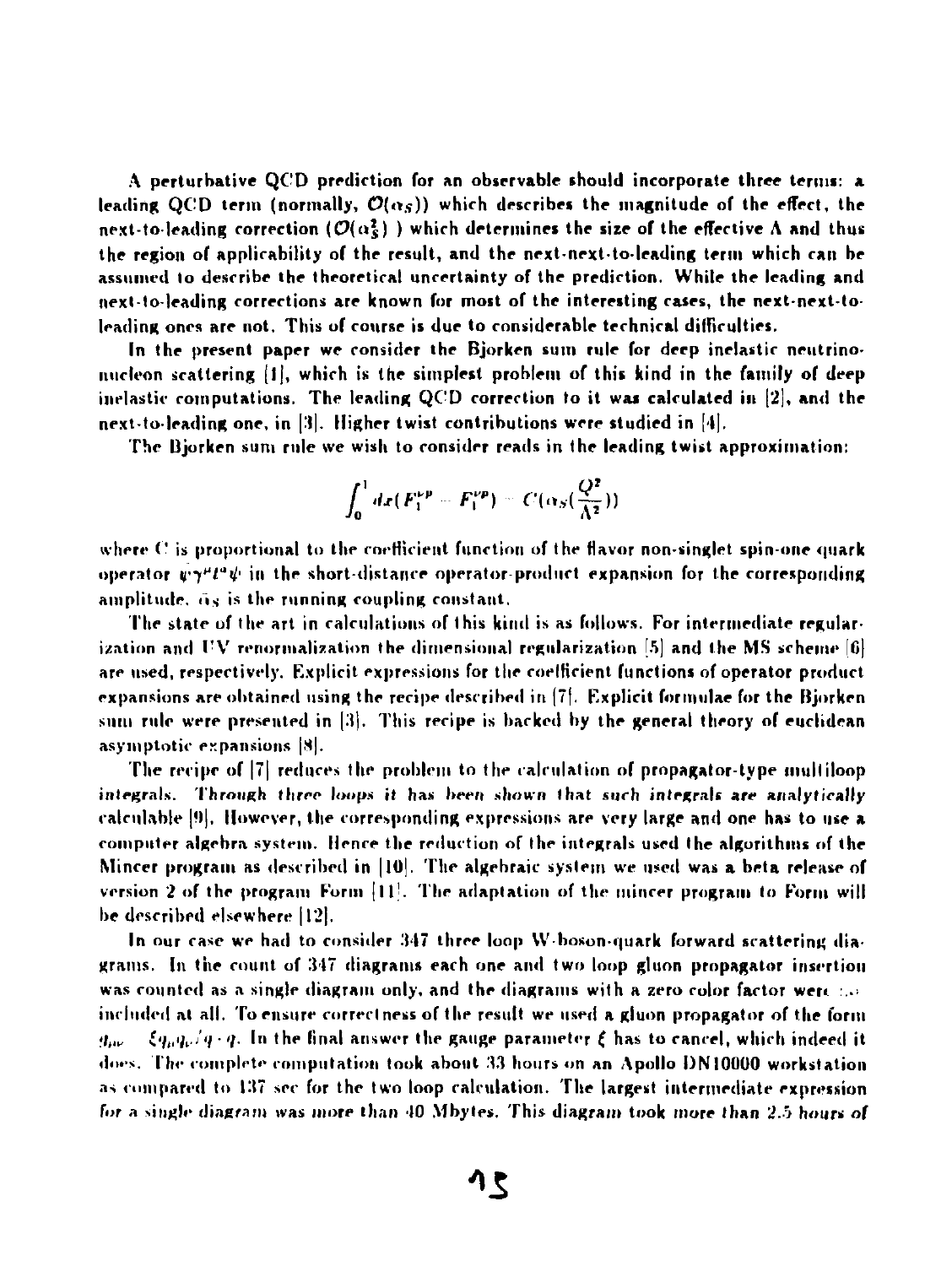computer time. Most diagrams are much simpler. Actually the most time consuming part of the calculation was the drawing and typing of the diagrams.

The result of the calculation is given in the  $\overline{MS}$  scheme [2] by the formula

$$
\int_0^1 dx F_1^{(p_1)p_2+p_3} = 1 - \frac{1}{2}Cr\left(\frac{\alpha_S}{\pi}\right) + \left(\frac{\alpha_S}{\pi}\right)^2 Cr\left(\frac{11}{16}Cr - \frac{91}{72}C_A + \frac{2}{9}n_f\right)
$$
  

$$
+ \left(\frac{\alpha_S}{\pi}\right)^3 \left(C_F^3\left(-\frac{313}{64} - \frac{47}{4}\zeta_3 + \frac{35}{2}\zeta_5\right) + C_F^2 C_A \left(\frac{2731}{288} + \frac{91}{6}\zeta_3 - \frac{95}{4}\zeta_5\right)
$$
  

$$
+ CrC_A n_f \left(\frac{8285}{2592} - \frac{5}{2}\zeta_3 + 5\zeta_5\right) + C_F^2 n_f \left(-\frac{335}{576} + \frac{1}{12}\zeta_3\right)
$$
  

$$
+ CrC_A n_f \left(\frac{4235}{2592} - \frac{7}{12}\zeta_3 + \frac{5}{6}\zeta_5\right) - \frac{155}{1296}Crn_f^2\right)
$$

 $\zeta$  is the Rieman zeta function.  $C_F$  and  $C_A$  are the Casimir operators of the defining and the adjoint representation of the color group and  $n_f$  is the number of active flavors. For QCD the values are  $C_F = \frac{4}{3}$  and  $C_A = 3$ . With these values the results are

$$
\int_0^1 dx F_1^{(p_1,p_2)} = 1 - \frac{2}{3} (\frac{\alpha_S}{\pi}) + (\frac{\alpha_S}{\pi})^2 (-\frac{23}{6} + \frac{8}{27}n_f)
$$
  
+  $(\frac{\alpha_S}{\pi})^3 (-\frac{4075}{108} + \frac{622}{27}\zeta_3 - \frac{680}{27}\zeta_3 + n_f(\frac{3565}{618} + \frac{59}{27}\zeta_3 + \frac{10}{3}\zeta_5) - \frac{155}{972}n_f^2)$ 

At HERA energies with five active flavors the formula becomes

$$
\int_0^1 dx F_1^{(p_1+p_2)} = 1 - 0.6667 \frac{\alpha_S}{\pi} = 2.3519(\frac{\alpha_S}{\pi})^2 = 8.1852(\frac{\alpha_S}{\pi})^3
$$

In the low energy region with three active flavors the last two coefficients are 2.9111 and 18.5963 respectively. In the limit that there are six flavors the last two coefficients hecome 2.0556 and 3.9081 respectively.

It is clear that for values of  $\alpha_S$  around 0.12 (the value at the mass of the Z) the series behaves rather well and the lower order terms describe the physics adequately if we assume that the error of the truncated asymptotic series is determined by the first discarded term.

From the technical point of view we have shown that calculations of this type are practically feasible and can be performed in a reasonable amount of time.

Two of as (S.L. and F.T.) would like to thank the NIKHEF for its kind hospitality.

### **References**

- [1] J.D. Bjorken, Phys. Rev. 163 (1967) 1767.
- [2] W.A. Bardcen, A.J. Baras, D.W. Duke and T. Muta, Phys. Rev. D18 (1978) 3998.